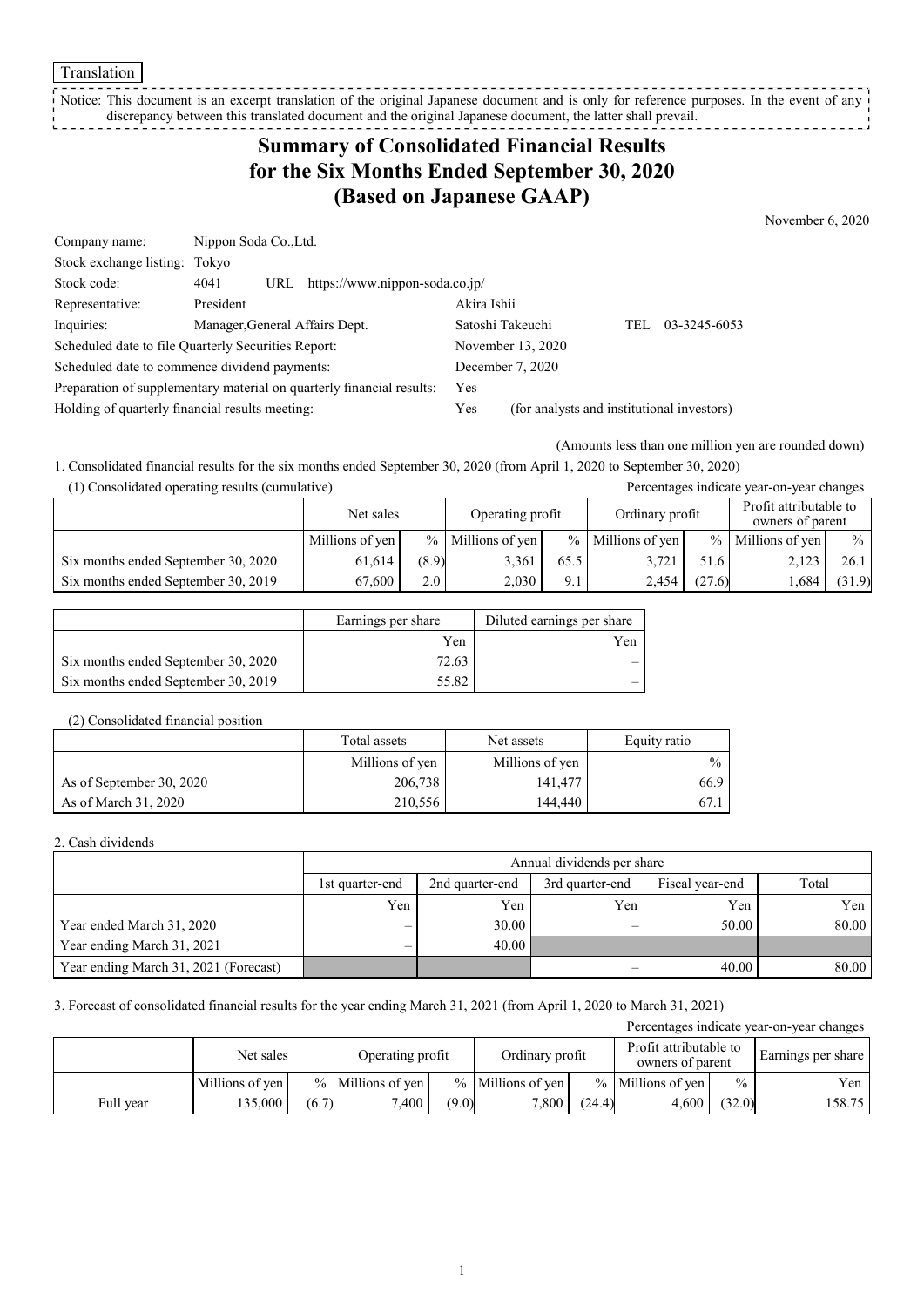| 4. Notes                                                                                                                                                                         |     |                                                         |                |                   |  |
|----------------------------------------------------------------------------------------------------------------------------------------------------------------------------------|-----|---------------------------------------------------------|----------------|-------------------|--|
| (1) Changes in significant subsidiaries during the six months ended September 30, 2020<br>(changes in specified subsidiaries resulting in the change in scope of consolidation): | Yes |                                                         |                |                   |  |
|                                                                                                                                                                                  |     |                                                         |                |                   |  |
| (2) Application of special accounting methods for preparing quarterly consolidated financial statements:                                                                         |     |                                                         | No             |                   |  |
| (3) Changes in accounting policies, changes in accounting estimates, and restatement of prior period financial statements                                                        |     |                                                         |                |                   |  |
| Changes in accounting policies due to revisions to accounting standards and other regulations:                                                                                   |     |                                                         | No             |                   |  |
| Changes in accounting policies due to other reasons:                                                                                                                             |     | No                                                      |                |                   |  |
| Changes in accounting estimates:                                                                                                                                                 |     |                                                         |                |                   |  |
| Restatement of prior period financial statements:                                                                                                                                |     |                                                         | N <sub>o</sub> |                   |  |
| (4) Number of issued shares (common shares)                                                                                                                                      |     |                                                         |                |                   |  |
| Total number of issued shares at the end of the period (including treasury shares)                                                                                               |     |                                                         |                |                   |  |
| As of September 30, 2020                                                                                                                                                         |     | 31,127,307 shares   As of March 31, 2020                |                | 31,127,307 shares |  |
| Number of treasury shares at the end of the period                                                                                                                               |     |                                                         |                |                   |  |
| As of September 30, 2020                                                                                                                                                         |     | 2,452,195 shares   As of March 31, 2020                 |                | 1,282,557 shares  |  |
| Average number of shares during the period (cumulative from the beginning of the fiscal year)                                                                                    |     |                                                         |                |                   |  |
| Six months ended September 30, 2020                                                                                                                                              |     | 29,235,993 shares   Six months ended September 30, 2019 |                | 30,176,607 shares |  |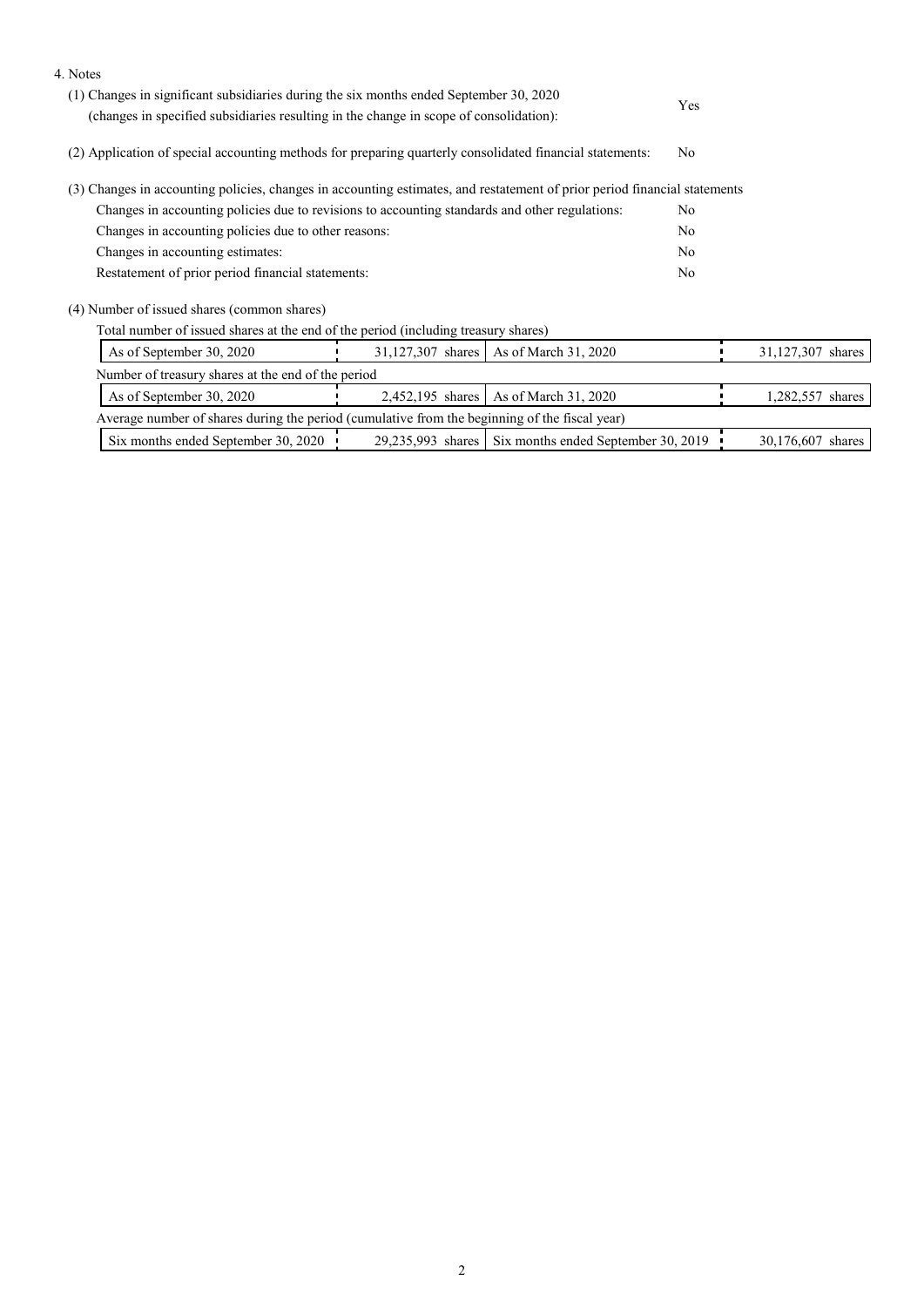# **Quarterly consolidated financial statements**

**Consolidated balance sheets**

|                                                     |                      | (Millions of yen)        |
|-----------------------------------------------------|----------------------|--------------------------|
|                                                     | As of March 31, 2020 | As of September 30, 2020 |
| Assets                                              |                      |                          |
| Current assets                                      |                      |                          |
| Cash and deposits                                   | 17,229               | 16,019                   |
| Notes and accounts receivable - trade               | 41,063               | 32,555                   |
| Electronically recorded monetary claims - operating | 2,514                | 1,495                    |
| Inventories                                         | 30,644               | 34,653                   |
| Other                                               | 4,865                | 4,325                    |
| Allowance for doubtful accounts                     | (200)                | (195)                    |
| Total current assets                                | 96,117               | 88,854                   |
| Non-current assets                                  |                      |                          |
| Property, plant and equipment                       |                      |                          |
| Buildings and structures, net                       | 18,347               | 18,314                   |
| Machinery, equipment and vehicles, net              | 18,055               | 17,682                   |
| Tools, furniture and fixtures, net                  | 1,882                | 2,002                    |
| Land                                                | 14,909               | 14,920                   |
| Construction in progress                            | 6,037                | 7,462                    |
| Other, net                                          | 1,277                | 1,476                    |
| Total property, plant and equipment                 | 60,509               | 61,859                   |
| Intangible assets                                   |                      |                          |
| Goodwill                                            | 13                   | 202                      |
| Other                                               | 4,868                | 4,618                    |
| Total intangible assets                             | 4,881                | 4,820                    |
| Investments and other assets                        |                      |                          |
| Investment securities                               | 35,436               | 37,513                   |
| Retirement benefit asset                            | 7,816                | 8,050                    |
| Deferred tax assets                                 | 3,455                | 3,196                    |
| Other                                               | 2,338                | 2,561                    |
| Allowance for doubtful accounts                     | (1)                  | (118)                    |
| Total investments and other assets                  | 49,046               | 51,203                   |
| Total non-current assets                            | 114,438              | 117,884                  |
| Total assets                                        | 210,556              | 206,738                  |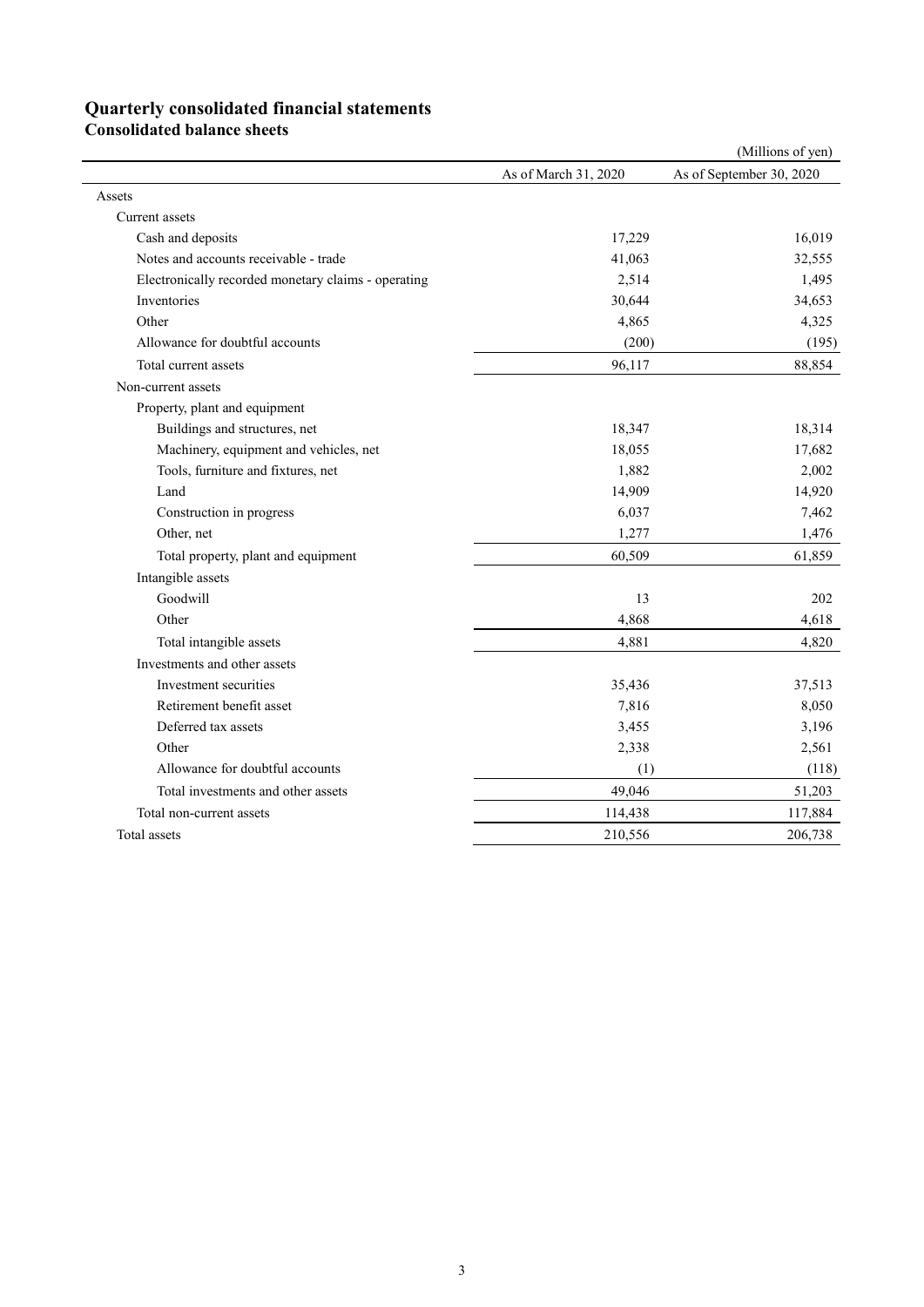|                                                       |                      | (Millions of yen)        |
|-------------------------------------------------------|----------------------|--------------------------|
|                                                       | As of March 31, 2020 | As of September 30, 2020 |
| Liabilities                                           |                      |                          |
| Current liabilities                                   |                      |                          |
| Notes and accounts payable - trade                    | 15,129               | 13,342                   |
| Electronically recorded obligations - operating       | 2,383                | 1,869                    |
| Short-term borrowings                                 | 14,420               | 15,455                   |
| Income taxes payable                                  | 993                  | 573                      |
| Provision for bonuses                                 | 2,953                | 1,679                    |
| Other                                                 | 6,392                | 5,251                    |
| Total current liabilities                             | 42,272               | 38,170                   |
| Non-current liabilities                               |                      |                          |
| Long-term borrowings                                  | 13,514               | 15,903                   |
| Deferred tax liabilities                              | 3,200                | 3,866                    |
| Retirement benefit liability                          | 2,634                | 2,561                    |
| Provision for environmental measures                  | 543                  | 635                      |
| Other                                                 | 3,951                | 4,123                    |
| Total non-current liabilities                         | 23,843               | 27,090                   |
| Total liabilities                                     | 66,116               | 65,261                   |
| Net assets                                            |                      |                          |
| Shareholders' equity                                  |                      |                          |
| Share capital                                         | 29,166               | 29,166                   |
| Capital surplus                                       | 29,359               | 29,359                   |
| Retained earnings                                     | 85,111               | 85,739                   |
| Treasury shares                                       | (3, 184)             | (6, 573)                 |
| Total shareholders' equity                            | 140,453              | 137,691                  |
| Accumulated other comprehensive income                |                      |                          |
| Valuation difference on available-for-sale securities | 4,959                | 7,864                    |
| Deferred gains or losses on hedges                    | (163)                | 2                        |
| Foreign currency translation adjustment               | (3, 491)             | (6,756)                  |
| Remeasurements of defined benefit plans               | (465)                | (406)                    |
| Total accumulated other comprehensive income          | 838                  | 704                      |
| Non-controlling interests                             | 3,147                | 3,081                    |
| Total net assets                                      | 144,440              | 141,477                  |
| Total liabilities and net assets                      | 210,556              | 206,738                  |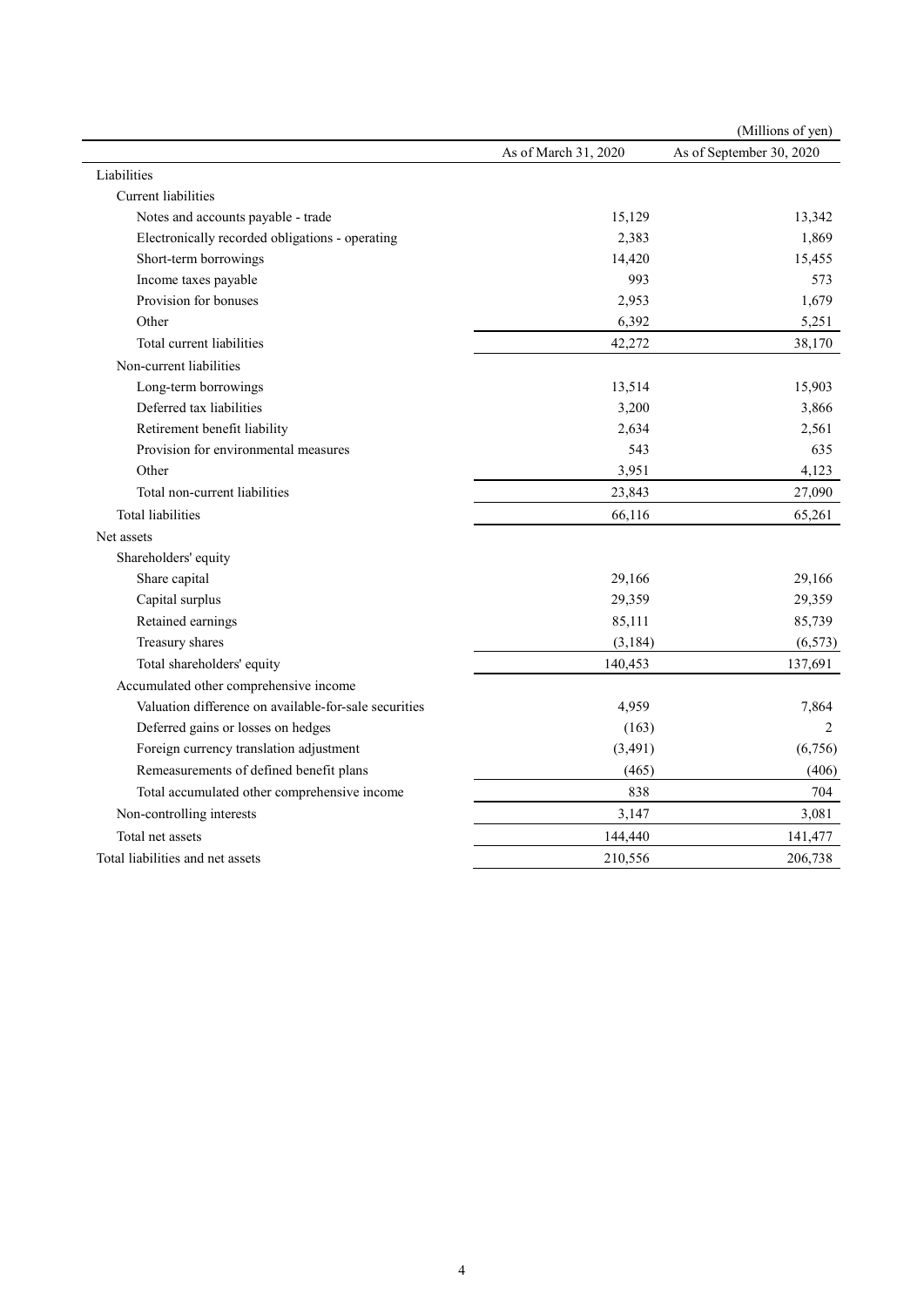### **Consolidated statements of income (cumulative) and consolidated statements of comprehensive income (cumulative)**

**Consolidated statements of income (cumulative)**

|                                                               |                    | (Millions of yen)  |
|---------------------------------------------------------------|--------------------|--------------------|
|                                                               | Six months ended   | Six months ended   |
|                                                               | September 30, 2019 | September 30, 2020 |
| Net sales                                                     | 67,600             | 61,614             |
| Cost of sales                                                 | 51,391             | 45,290             |
| Gross profit                                                  | 16,208             | 16,323             |
| Selling, general and administrative expenses                  | 14,178             | 12,962             |
| Operating profit                                              | 2,030              | 3,361              |
| Non-operating income                                          |                    |                    |
| Interest income                                               | 12                 | 2                  |
| Dividend income                                               | 396                | 420                |
| Share of profit of entities accounted for using equity method | 387                | 246                |
| Other                                                         | 368                | 294                |
| Total non-operating income                                    | 1,165              | 965                |
| Non-operating expenses                                        |                    |                    |
| Interest expenses                                             | 110                | 121                |
| Foreign exchange losses                                       | 332                | 190                |
| Other                                                         | 298                | 292                |
| Total non-operating expenses                                  | 741                | 604                |
| Ordinary profit                                               | 2,454              | 3,721              |
| Extraordinary income                                          |                    |                    |
| Gain on sales of non-current assets                           |                    | 7                  |
| Gain on sales of investment securities                        |                    | 4                  |
| Total extraordinary income                                    |                    | 12                 |
| Extraordinary losses                                          |                    |                    |
| Impairment loss                                               |                    | 970                |
| Loss on sales of investment securities                        |                    | 132                |
| Provision for environmental measures                          |                    | 91                 |
| One-hundredth anniversary commemorative expenses              | 32                 | 51                 |
| Other                                                         | 137                | 255                |
| Total extraordinary losses                                    | 169                | 1,500              |
| Profit before income taxes                                    | 2,285              | 2,232              |
| Income taxes - current                                        | 619                | 565                |
| Income taxes - deferred                                       | (118)              | (478)              |
| Total income taxes                                            | 500                | 87                 |
| Profit                                                        | 1,784              | 2,145              |
| Profit attributable to non-controlling interests              | 100                | 22                 |
| Profit attributable to owners of parent                       | 1,684              | 2,123              |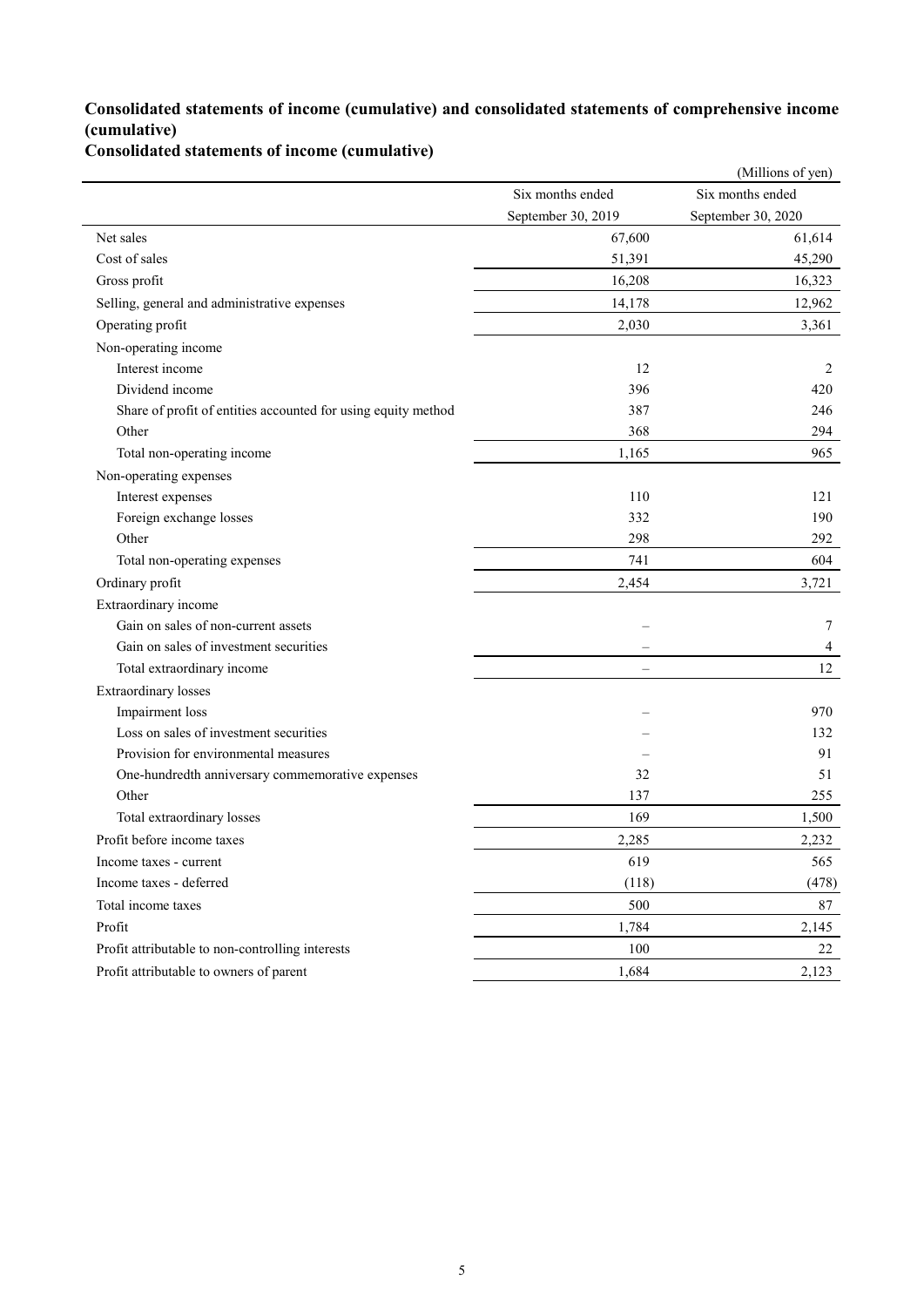| Consolidated statements of comprehensive income (cumulative) |  |  |
|--------------------------------------------------------------|--|--|
|                                                              |  |  |

|                                                           |                    | (Millions of yen)  |
|-----------------------------------------------------------|--------------------|--------------------|
|                                                           | Six months ended   | Six months ended   |
|                                                           | September 30, 2019 | September 30, 2020 |
| Profit                                                    | 1,784              | 2,145              |
| Other comprehensive income                                |                    |                    |
| Valuation difference on available-for-sale securities     | (459)              | 2,998              |
| Deferred gains or losses on hedges                        | 28                 | 28                 |
| Foreign currency translation adjustment                   | (656)              | 97                 |
| Remeasurements of defined benefit plans, net of tax       | 132                | 58                 |
| Share of other comprehensive income of entities accounted |                    |                    |
| for using equity method                                   | (263)              | (3,207)            |
| Total other comprehensive income                          | (1,217)            | (24)               |
| Comprehensive income                                      | 566                | 2,121              |
| Comprehensive income attributable to                      |                    |                    |
| Comprehensive income attributable to owners of parent     | 573                | 1,989              |
| Comprehensive income attributable to non-controlling      |                    |                    |
| interests                                                 | (6)                | 132                |